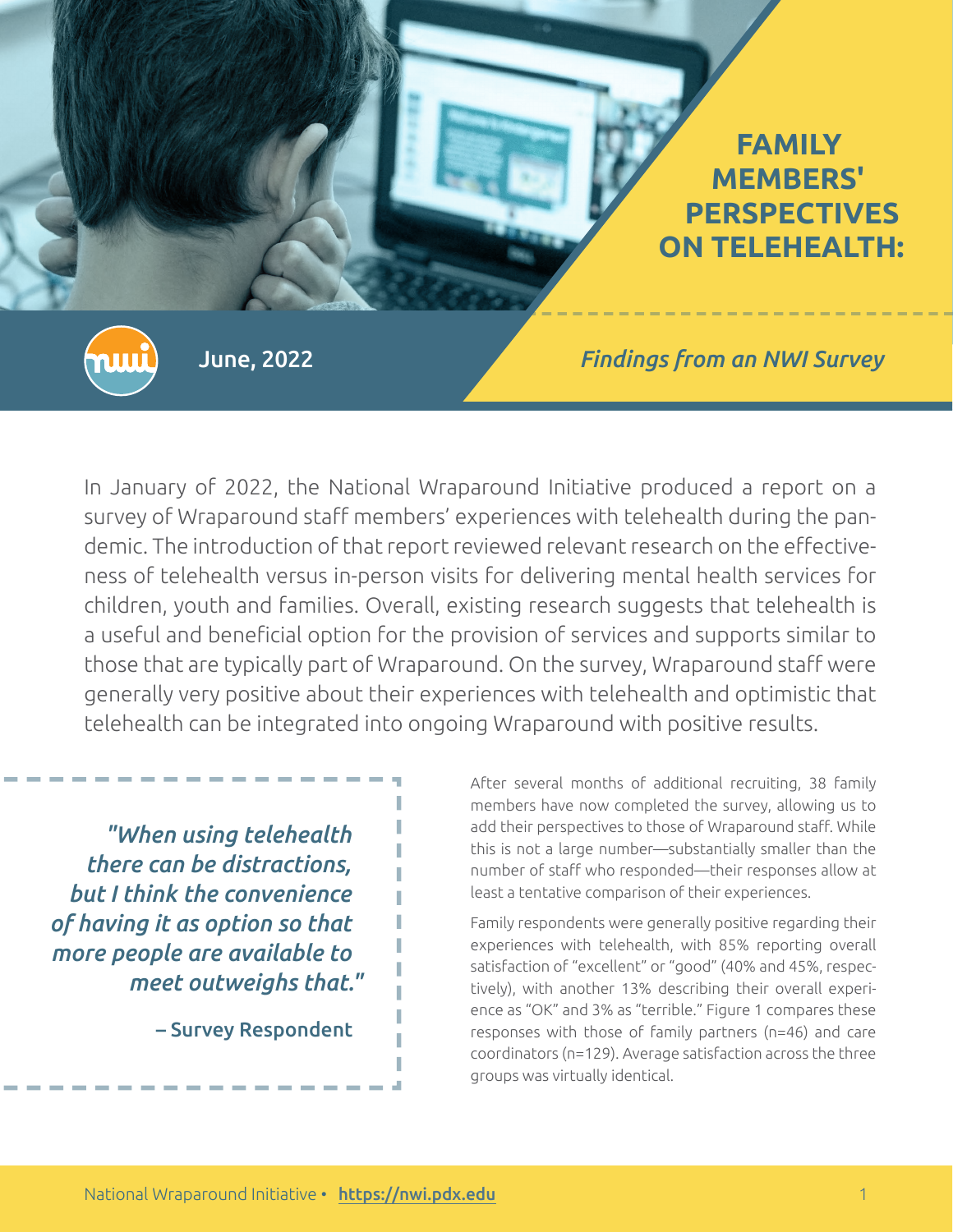A large majority (84%) of family members agreed "strongly" or "somewhat" that "Having telehealth as an option can improve the effectiveness of Wraparound and systems of care." This compares to 91% of family partners and 92% of care coordinators agreeing with the statement. The remaining survey participants said they disagreed "somewhat" or "strongly" with the statement. The mean level of agreement was significantly different across the three roles.

Similarly, 86% of family members agreed that "Having telehealth as an option can improve family and youth participation in Wraparound and systems of care." This compares to 91% of family partners and 92% of care coordinators agreeing with this statement. However, the mean level of agreement was not significantly different across the three roles.

Finally, 55% of family members agreed that "Providing Wraparound and system of care services and supports via telehealth is \*not\* as effective as inperson." A majority of family partners (58%) also agreed with this statement, though only 45% of care coordinators did. (See figure 2.)

In their responses to open-ended questions about the benefits and challenges associated with the use of telehealth in Wraparound, families provided answers that mirrored those provided by Wraparound staff. Family members said that telehealth made it easier for them to participate because they didn't have to travel to appointments, and because meetings could be scheduled more flexibly. They also noted that natural supports and other providers (e.g., therapists and case managers) were more likely to attend virtual meetings

## Figure 1. Rating of Overall Telehealth Experience By Role



## Figure 2. Responses to the Statement "Telehealth Is \*Not\* as Effective as In-Person"

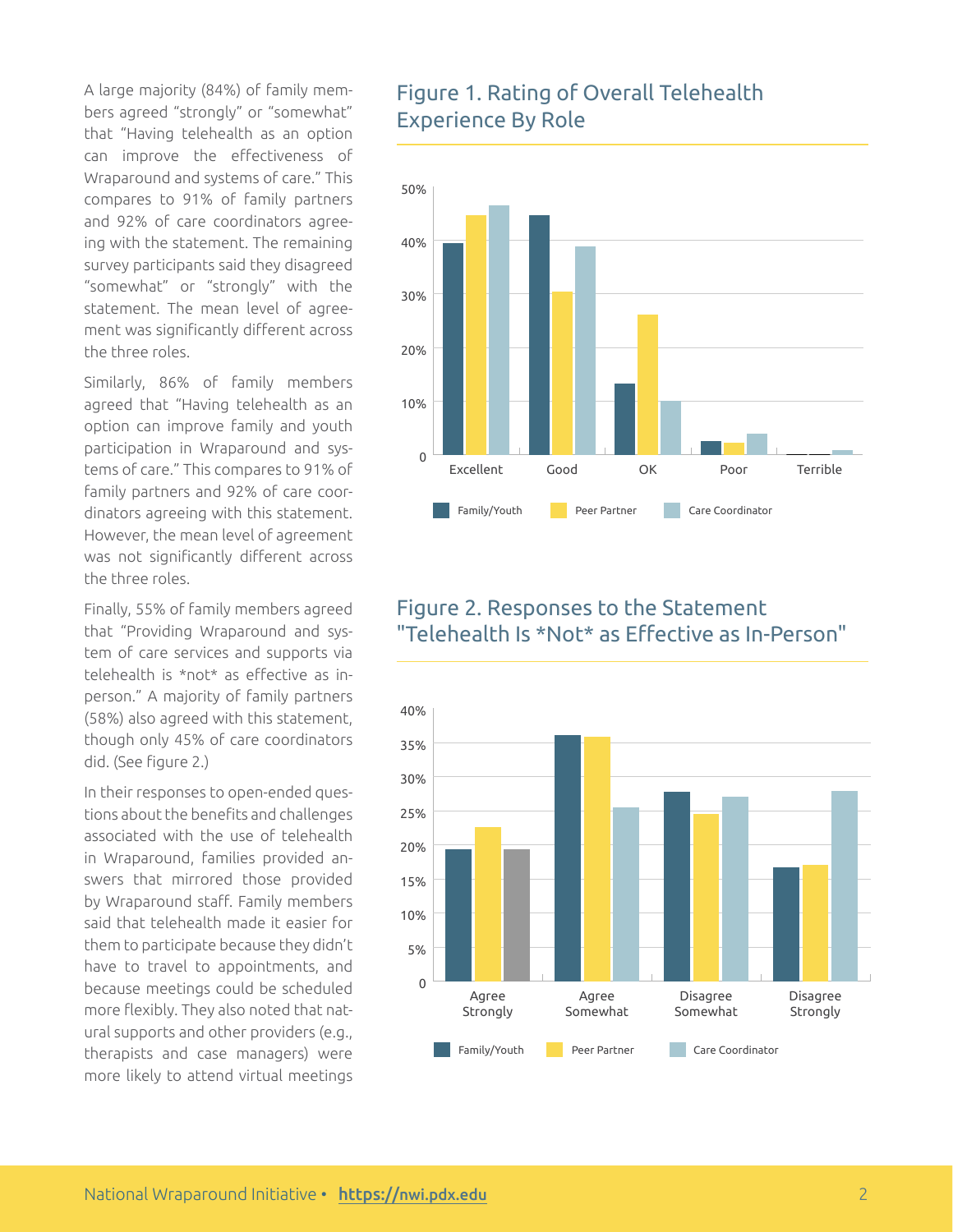than in-person meetings. Representative examples included these:

*Telehealth sessions could increase participation overall from families and support people outside the families, such as teachers and other support people. Also, families are likely to be more comfortable in their home setting and speak and behave more naturally than if they were in an office or other artificial setting.*

*The fact that I don't have to drive somewhere and be early, is a huge relief. And, part my son's problem* 

*is being around new people, so the virtual meetings helped tremendously in getting him acclimated to his doctors.*

*Obviously, when using telehealth, there can be the distractions, but I think the convenience of having it as option so that more people are available to meet outweighs that.*

*No disadvantage for me. All very helpful since most appointments are about 45 minutes from my home. I like the telehealth options.*

The top challenge by far was the difficulty in engaging children and youth, particularly in therapy but also in Wraparound team meetings. Family members also noted that Internet connectivity and access to appropriate devices could be problematic. For example:

*Many therapists are still only doing telehealth and it's not necessarily as effective or easy to connect. Some therapists have closed their offices entirely to save money, but that's not fair, especially for kids.*

*My granddaughter does much better one-on-one, she engages more with her provider.*

*The only disadvantage would be that our son didn't always participate well. I don't know that he would have done better in person, but there would have been fewer distractions.*

*Families and providers still struggle with technology, sometimes the platform of family choice is not used and only the one the agency uses is available.*

On the whole, family members were quite positive about their own experiences with telehealth, and optimistic that telehealth can be successfully integrated into ongoing Wraparound. However, their comments cautioned against expecting that children and youth could be effectively engaged in therapy and team meetings via telehealth.

Despite the overall positive assessment, some families had negative experiences with telehealth and/or expressed pessimism about its usefulness as a replacement for in-person services and supports. This is a *"Many therapists are still only doing telehealth and it's not necessarily as effective or easy to connect. Some therapists have closed their offices entirely to save money, but that's not fair, especially for kids."*

– Survey Respondent

reminder of the need to monitor family satisfaction with Wraparound—and the services provided through the Wraparound plan—in an ongoing way. Tracking satisfaction can help ensure that decisions—including decisions about when and how much to provide services via telehealth—can be individualized to fit family needs and preferences.